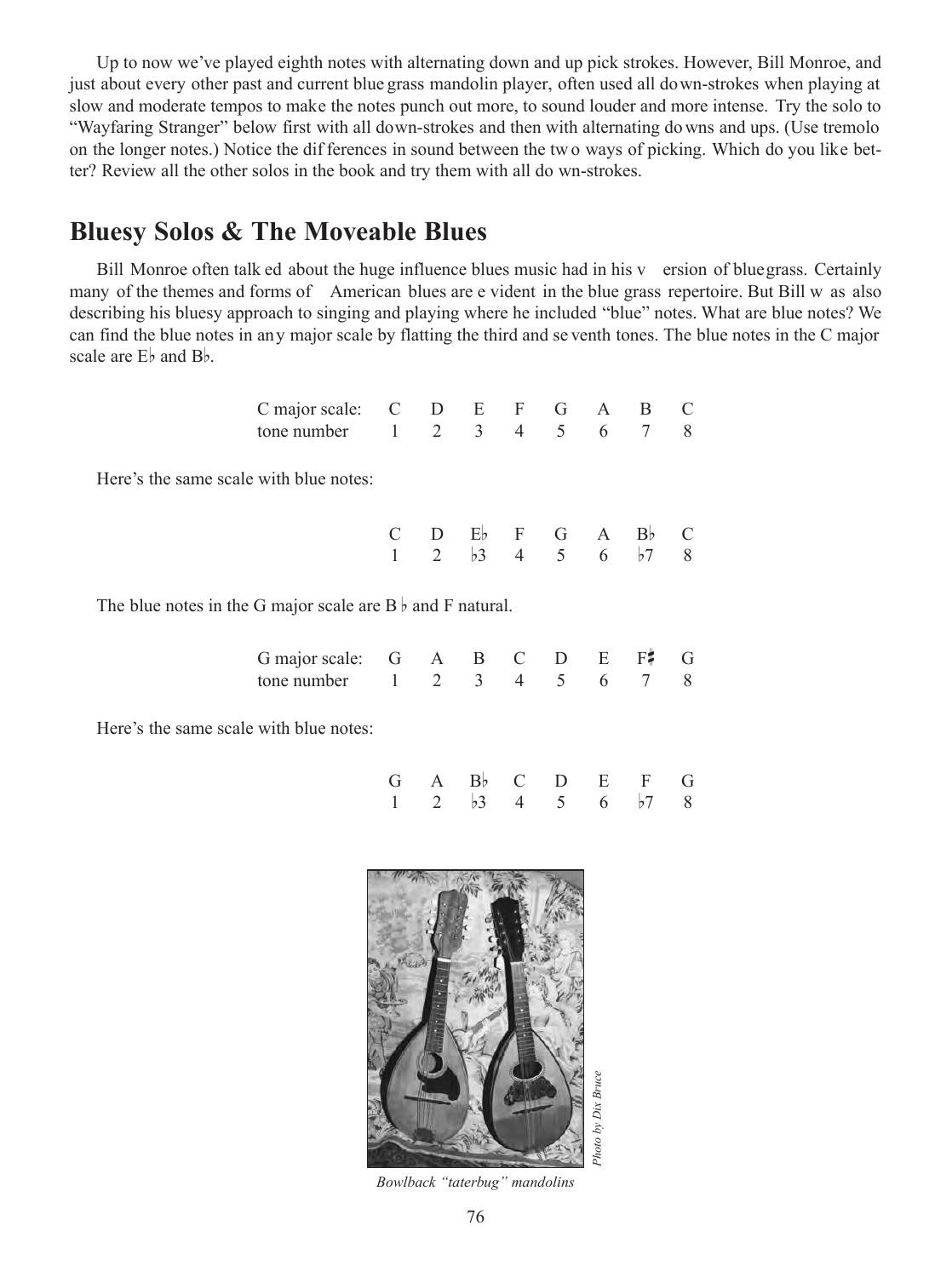If we're playing in the key of C, we can add  $E \flat$  and  $B \flat$  notes here and there to add to the bluesy fla vor of a melody or solo. If we 're playing in the k ey of G, we can add B  $\flat$  and F natural notes to add bluesy fla vor. The original, unflatted, third and seventh notes might also still be used. "Moveable Blues," inspired by Bill Monroe, uses lots of flatted thirds  $(B<sub>b</sub>)$  and sevenths (F natural) from the G major scale. We'll learn it first in the key of G, as shown below, to hear how these flatted thirds and sevenths sound.

**Moveable Blues**



*3*

*3*